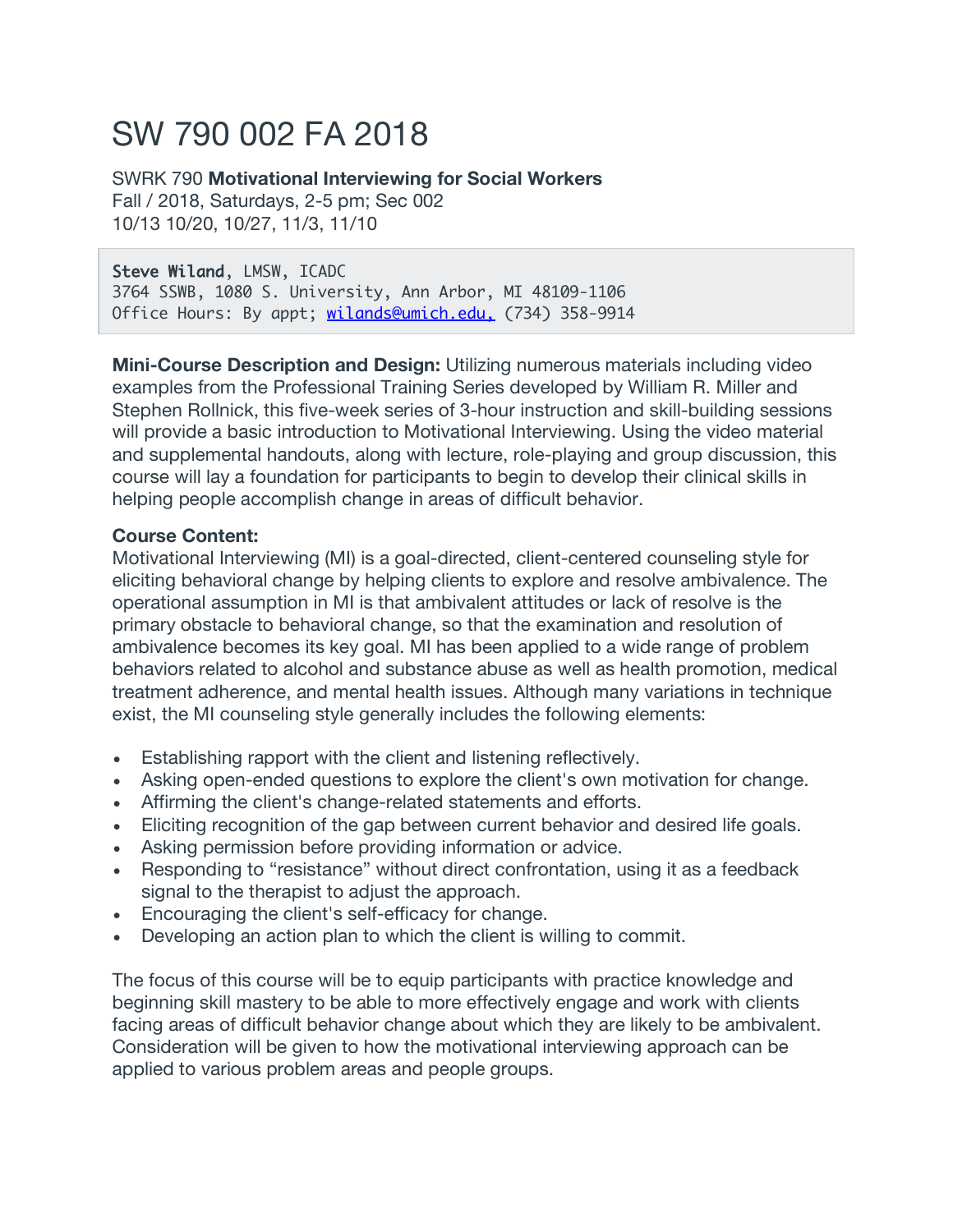### **Course Learning Objectives:**

- 1. To develop a basic working knowledge of motivational interviewing/motivational enhancement.
- 2. To become familiar with the basic tools/skills of motivational interviewing.
- 3. To develop a basic understanding of application of these skills in early engagement, information exchange, and initiation of a plan of action with a client.
- 4. To become familiar with additional information and resources regarding developing MI/ME skills.

### **Instructional Methodology:**

Lecture, Handouts, Videos, Role plays, Case scenario presentations, Class discussion, **Readings** 

**Theme Relation to Multiculturalism & Diversity, Social Justice, Health Promotion, Prevention, Treatment & Rehabilitation, and Social Work Ethics & Values:** Difficult behavior change is a challenge faced by individuals of every ethnicity and socioeconomic status. Becoming equipped with effective methods and skills for assisting individuals in improving their health and well-being is consistent with many of the values of the Social Work profession, especially as services are provided with cultural humility and respect. The approach of Motivational Interviewing is rooted in respect and empowerment, seeking as it does to partner with clients, regarding them as the expert on their own lives, and endeavoring to bolster the strengths and personally meaningful intrinsic motivation already resident within them. Today's increasingly complex and integrated world of behavioral and primary healthcare provides many opportunities to utilize Motivational Interviewing competencies to assist individuals in promoting better health behavior outcomes, and to support individuals in preventing what otherwise would be the worsening of mental/emotional, addictive and/or physical health disorders.

**Accommodation:** If you have a disability of any sort and desire accommodation, please touch base with me on or before the first class session date.

### **Class Attendance and Participation:**

Participants are asked to commit to all of the 5 weekly, 3-hour sessions in order to optimally benefit from the skill-building focus of the course, as well as to earn Social Work CEUs (for those so doing). Advance notification is required if unable to attend any of the sessions so that content information can be made up. Thoughtful and insightful participation is preferable to frequent contributions that merely restate presented facts, are not on topic, or make unsubstantiated claims. The best contributions are those that are relevant to the question at hand. They often build on or respond to the observations of others, make links to prior classes, or draw on materials and lessons from other learning. Debates and disagreements can be powerful opportunities for learning, and are welcome. Class attendance and meaningful participation will be factors in determining your final grade.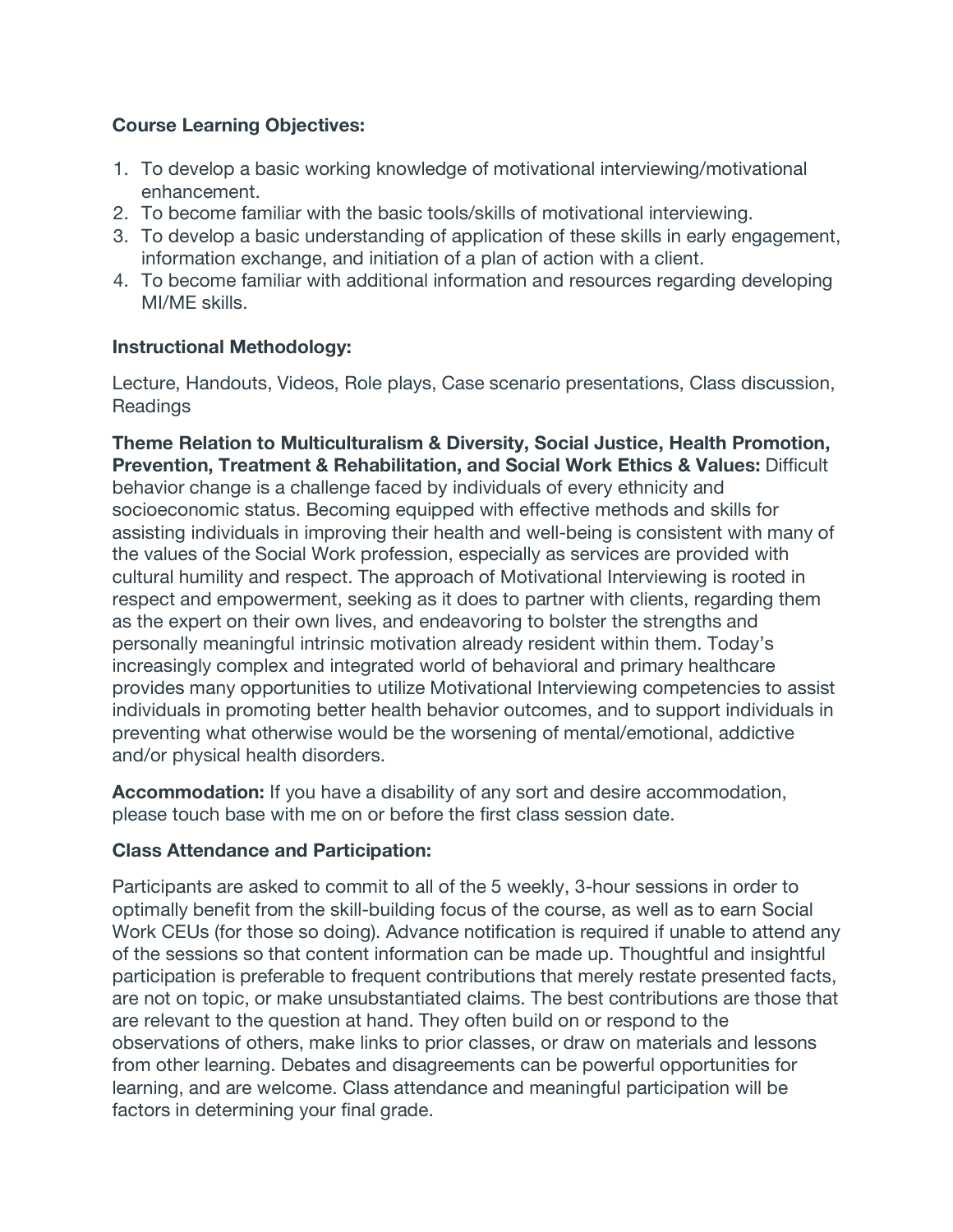## **Laptops:**

If your laptop helps you with this course by all means use it. Please appreciate that if you're using it for purposes other than this course, you are at risk of distracting those around you. When talking with your group close your laptop so that it won't be a barrier to discussion.

### **Resources/Material utilized in class sessions (required reading italicized):**

- *Motivational Interviewing: Helping People Change. Third Edition. William R. Miller & Stephen Rollnick, New York: The Guilford Press, 2013.*
- Building Motivational Interviewing Skills: A Practitioner Workbook. David B. Rosengren, New York: Guilford Press, 2009.
- Enhancing Motivation For Change in Substance Abuse Treatment: TIP 35. William R. Miller, (Consensus Panel Chair), DHHS Publication No. 04-3922, 2004. http://integratedrecovery.org/wp-content/uploads/2010/08/TIP35- Enhancing.Motivation.in\_.SAT\_.pdf
- Motivational Interviewing: Professional Training Videotape Series. William R. Miller, Stephen Rollnick, Theresa B. Moyers, University of New Mexico, 1998.

### **Optional reading and additional references (majority posted in Canvas Elective Reading Module):**

- Changing for Good: A Revolutionary Six-Stage Program for Overcoming Bad Habits and Moving Your Life Positively Forward. James O. Prochaska, John C. Norcross, Carlo C. DiClemente, Avon Books, 1995.
- "A Randomized Trial of Methods to Help Clinicians Learn Motivational Interviewing," William Miller, Carolina E. Yahne, Theresa B. Moyers, James Martinez, and Matthew Pirritano (2004). Journal of Consulting and Clinical Psychology, Vol. 72, No. 6, 1050**–**1062.
- Motivational Enhancement for Dually Diagnosed Consumers. Daniel D. Squires and Theresa B. Moyers, University of New Mexico Center on Alcoholism, Substance Abuse and Addictions, Albuquerque, New Mexico, 2002.
- "Enhancing Readiness-to-Change Substance Abuse in Persons with Schizophrenia: A Four-Session Motivation-Based Intervention," Kate B. Carey, Daniel M. Purnine, Stephen Maisto, Michael P. Carey (2001). Behavior Modification; 25 No. 3, July 2001, 331-384.
- "Decisional Balance Regarding Substance Use Among Persons With Schizophrenia," Kate B Carey, Daniel M Purnine, Stephen A Maisto, Michael P Carey, and Kristin L. Barnes (1999). Community Mental Health Journal; Aug 1999; 35, 4; ABI/INFORM Global, pg. 289.
- "How to Interview for Client Strengths," Peter De Jong, and Scott D. Miller (1995). Social Work; Nov -95; 40, 6; Pro Quest Nursing Journals, pg. 729.